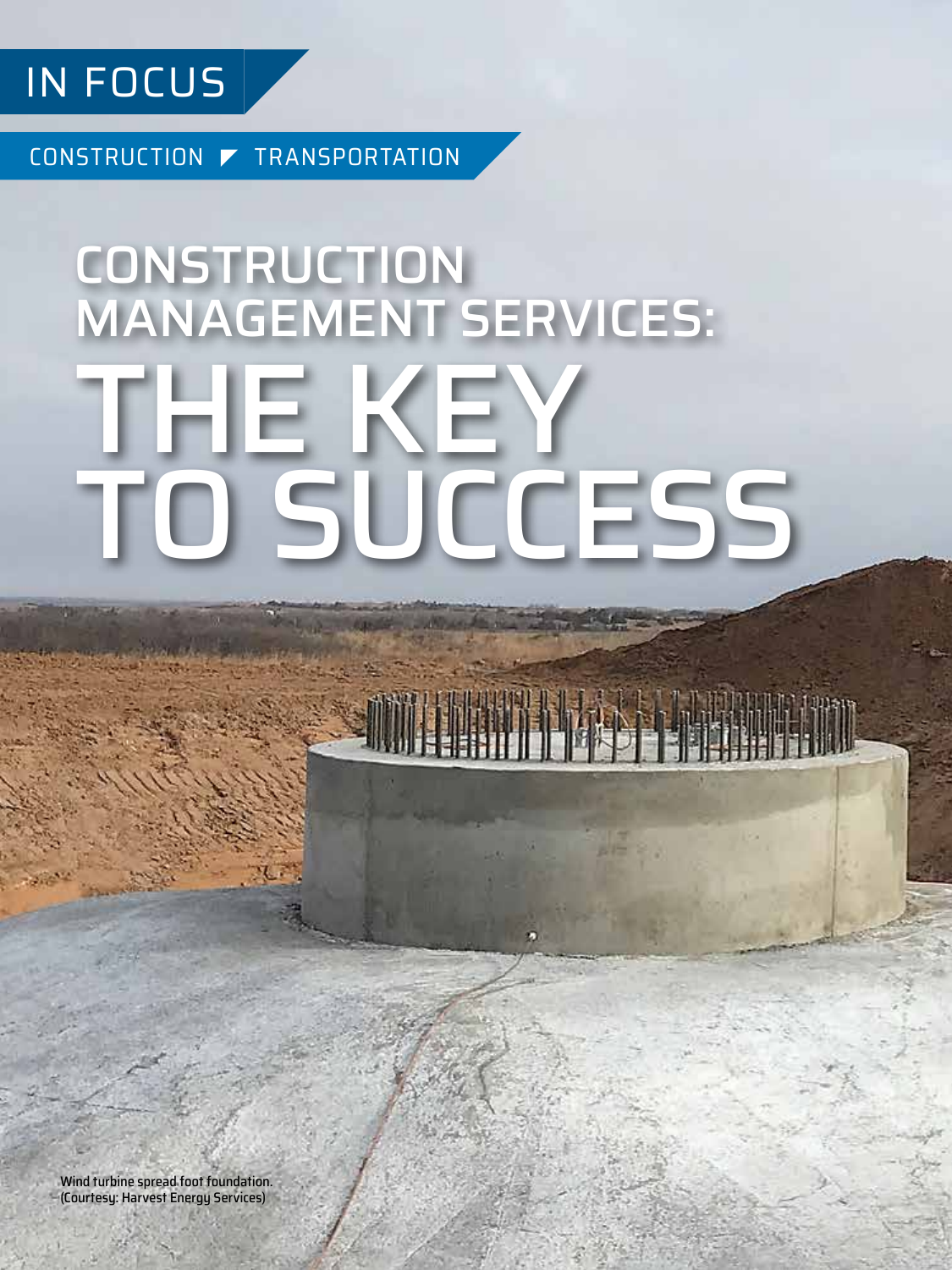*Beyond safety, each step of the way during the construction of a wind farm, there needs to be checks and balances to ensure the project remains on track.*

**By JUDAH MOSESON** 

and reward ach year in the U.S., new wind-farm developments get built and are placed into production. This process does not happen by accident and includes years of hard work to get to that end. These wind farms have budgets of hundreds of millions of dollars. The risks are high, but then the benefits and rewards can often be even higher.

The greatest risk for any project, including a wind farm, is safety. There is no greater risk and impact to life than the occurrence of a safety incident, and prevention must always remain the highest priority. There is no financial, scheduling, or quality issue that takes precedence over safety. This is the first and highest priority of the construction management team.

## CONSTRUCTION PHASE

Beyond safety, each step of the way, there needs to be checks and balances to ensure the project is on track. This is most important during the construction phase. The construction phase does not necessarily start with the physical activity of turning a shovel of dirt. The process starts in parallel with the middle of the development stages.

When a project has progressed to having secured a site and has selected a turbine model, the next big step is to prepare a request for proposal (RFP) to solicit bids for the construction of the facility. The RFP needs to be inclusive of checks and balances. Typically, these checks and balances take the form of required schedule updates and quality check points. The team must be ready to provide verification of progress to validate invoices and ensure compliance with design. This is vital to the success of the construction phase.

These efforts prior to construction are called the pre-construction services. These services beyond the issue of an RFP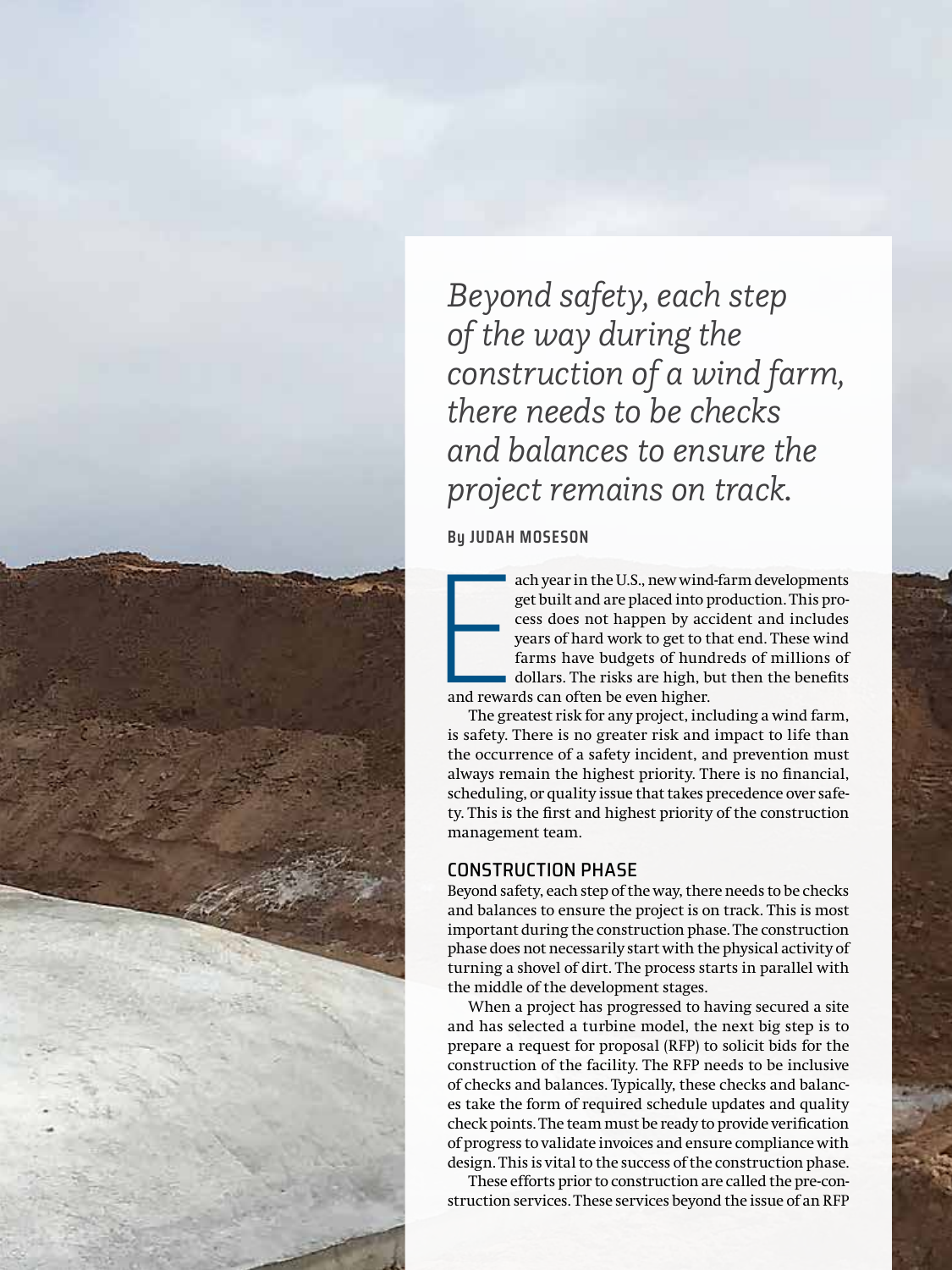continue with the review of the bids resulting from the RFP. This review includes not only an economic evaluation but also an in-depth evaluation and recommendation concerning the responding contractors. In addition, the pre-construction activities also include efforts to ensure that all permitting required for the project is compliant. These permits cover such issues as special-use land permits, as well as power-line and pipeline crossings. There are also environmental permits and studies required, including wetlands, archeological, and avian and bat studies, just to mention a few.

After the award of the construction contract, which normally includes engineering, procurement and construction, (EPC), there are equally important tasks. The team must manage the deliverables from the engineering and procurement stages of the contract. These deliverables include drawings and specifications of equipment and their intended installation. The procurement delivery information is vital to the overall project schedule. All of this transpires prior to that first shovel of dirt being moved.

When it is finally time to move that dirt, wind-farm owners have deployed internal resources for the management of the construction. In other cases, owners have deployed independent services providers to perform the same role. What makes up a comprehensive construction management team is a team that covers overall project management and also specific disciplines. These specific disciplines require specialists that cover the areas of civil, mechanical, and electrical construction.

### CIVIL CONSTRUCTION

The civil construction starts with that first shovel of dirt but includes much more. The roads are mostly soil and aggregate and are laid down with the use of water and binders. The civil specialist will use a testing service to verify soil compaction of the roads. It is vital that the roads are able to support the heavy erection crane used later in the project. Next, there is a concrete source, usually a batch plant located temporarily on the job site. Then the foundations are begun, which start as a giant hole in the ground and include large amounts of steel reinforcing rebar and a lot of concrete. The civil specialist is responsible for tracking all slump tests, concrete, and grout-break test results to ensure compliance with specifications. After the foundations are completed, the remainder of the project requires ongoing road and drainage improvements and dust control as the roads get used.

# MECHANICAL CONSTRUCTION

The mechanical construction mostly relates to the wind turbine itself. This can start with the review of the delivered components. This is an important first step in identifying any issues from manufacturing and/or shipping. The mechanical specialist will document any issues found and work with the manufacturer to resolve those issues. The main emphasis of the mechanical scope is the erection of the unit and the

eventual internal completion of the wind turbine.

The erection process is critical, paying close attention to initial bolted connections and their eventual torque and tensioning specifications. The myriad of mechanical connections within the unit requires detailed work instructions and procedures to ensure the wind turbine is fully assembled in accordance with the manufacturer. Finally, the walkdowns done by the mechanical specialist will ensure that the tower, blades, pitch, yaw, and brake systems are installed and functioning correctly.

## ELECTRICAL CONSTRUCTION

The electrical construction covers areas outside as well as inside the wind turbine. The collection system includes the connecting cabling between each turbine and a longer final run from the end of a string of turbines to the substation or switchyard. The collection systems can be installed either above ground or underground. In either case, the electrical specialist will ensure that the collection system is constructed, installed, and terminated in accordance with the drawings and industry standards. Many wind turbines require a small step-up transformer near the base of the turbine. These transformers also must be installed and terminated in accordance with drawings and standards. Finally, the electrical specialist will ensure that the wiring to be installed and connected within the turbine is compliant.

The project can also include substations and switchyards. The team applies the same principles to the construction of these facilities as they applied to the wind farm. There are many high voltage industry standards that must be met, and this is the direct responsibility of the electrical specialist. The specialist will verify that all relay testing is completed and that the results support the design for isolation of events and protection of equipment. The electrical specialist is also focused on the DC battery system installed in the control house and will verify it is tested and compliant. The electrical specialist is usually aided by the civil and mechanical specialist to cover foundations and building inspections.

Some projects also include high voltage transmission line construction to connect the new wind farm to the actual point of interconnect with the transmission grid. This is again a responsibility of the electrical specialist to provide inspection and verification services. The transmission line structures need to be inspected as they are received and then installed. The cabling is measured and documented in its stringing sag report and would be verified as compliant by the electrical specialist. In this area, there may be concrete used to support the structures, and if so, the civil specialist would support this effort as well.

### O&M BUILDINGS

The O&M buildings are often not given the attention they deserve, as everyone is so focused on the wind farm power generation and distribution equipment. The O&M building usually houses the technicians, spare parts, and the main computer control system for the wind farm. All of these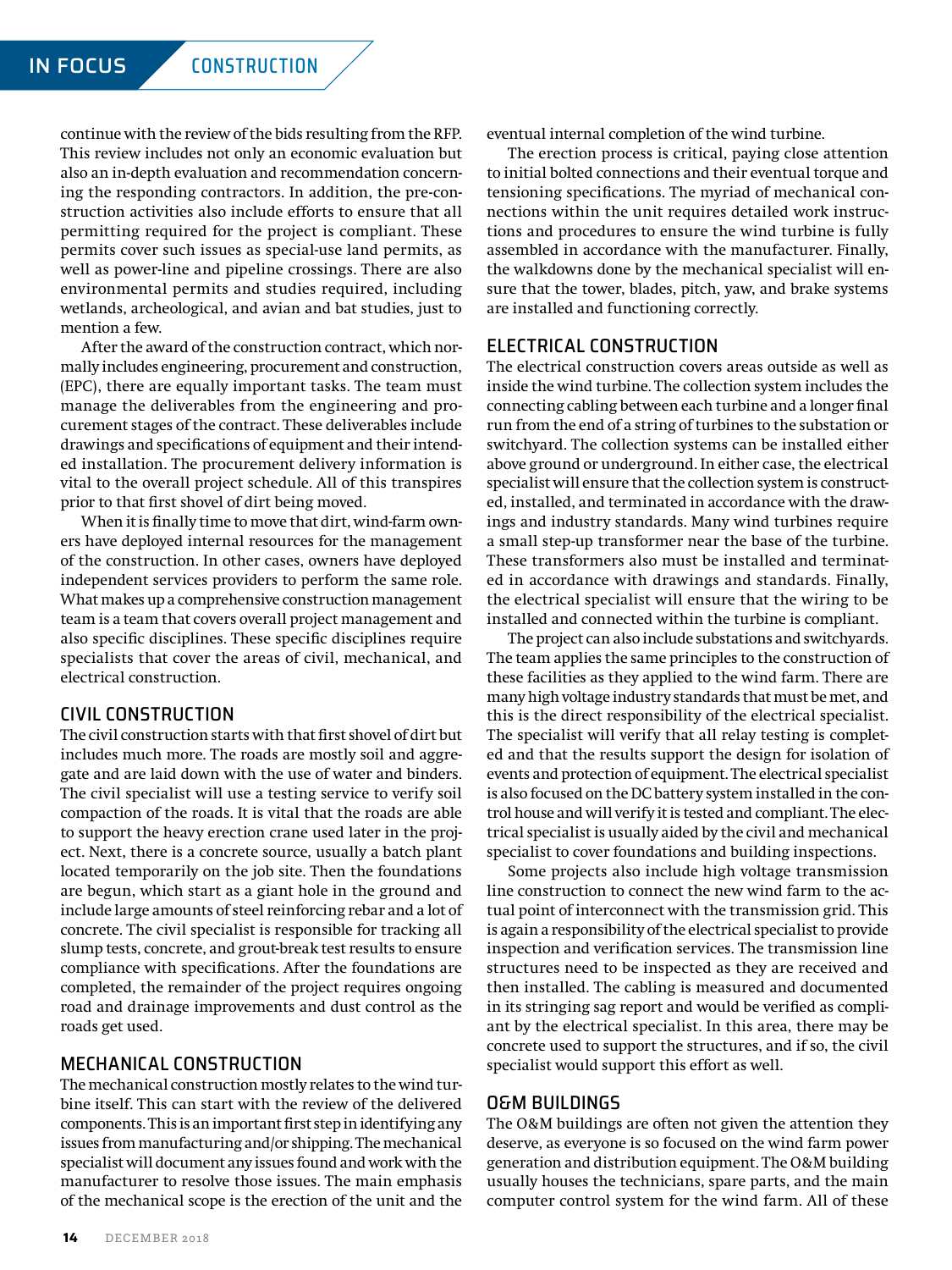Wind turbine rotor installation. (Courtesy: Harvest Energy Services)

winds winds you had a little state

 $\left\vert \mathbf{v}\right\vert$ 

龗

**TEXTER** 

蓝

 $\overline{C}$